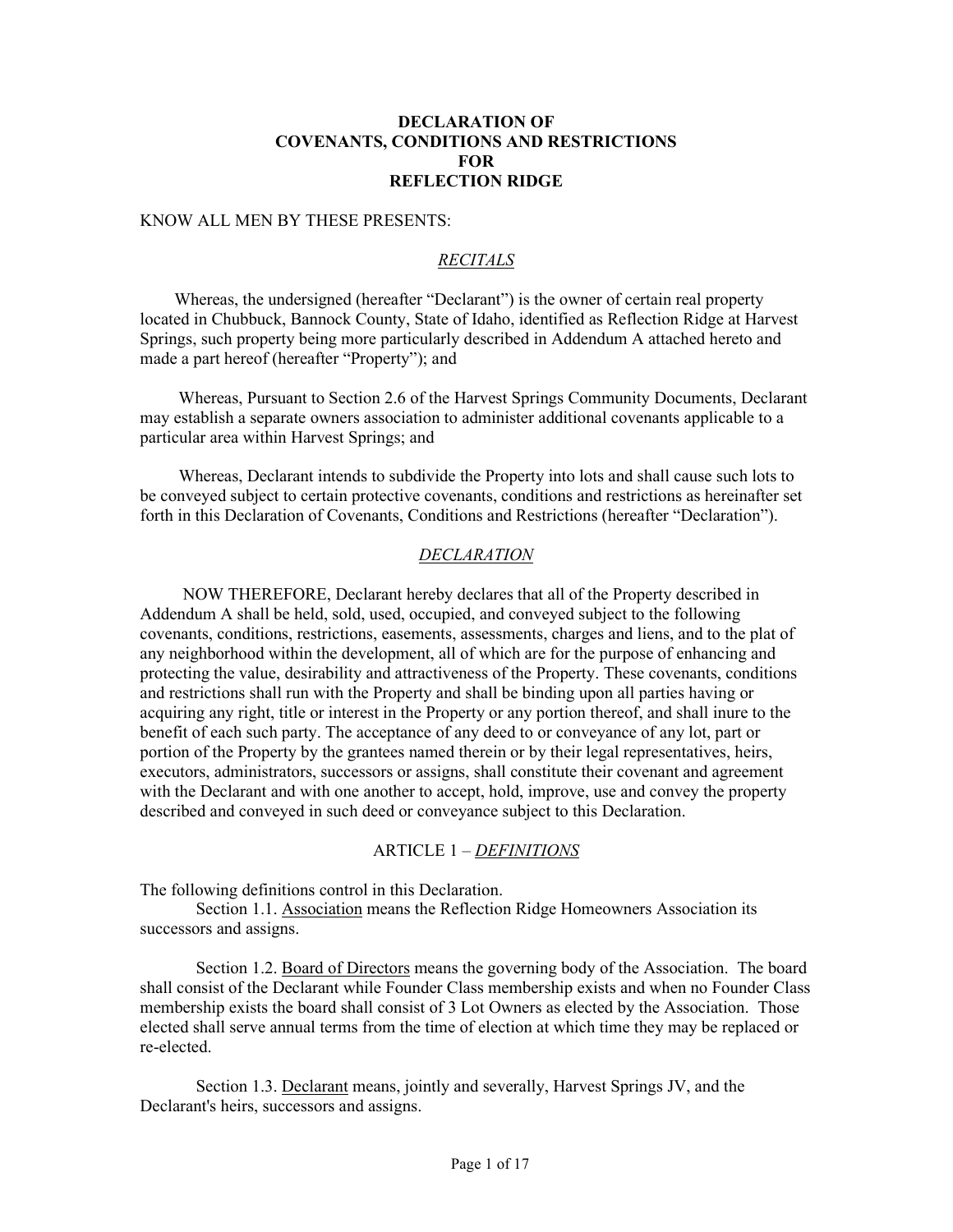Section 1.4. Declaration means this instrument, and any amendments thereto.

Section 1.5. Entire Membership means all Members, regardless of class of membership. When a vote of the Entire Membership is referenced it means all potential votes for both Owner Owner Class and Founder Class Members.

Section 1.6. Lot means the separately numbered and individually described plots of land shown on any plat or plats recorded with regard to the Property and designated for private or public ownership.

Section 1.7. Member means every person or entity who holds membership in the Association. The Owners of Lots constitute the Members of the Association. Owners of public lots within the Property shall not be Members.

Section 1.8. Mortgage includes "deed of trust" and mortgagee includes "trust deed beneficiary."

 Section 1.9. Owner means the entity, person, or group of persons owning fee simple title to any lot which is within the Property. Regardless of the number of parties participating in ownership of each lot, the group of those parties shall be treated as one "Owner."

Section 1.10. Plat means any neighborhood development plat recorded and subject to this declaration.

Section 1.11. Property means that certain real property described on Addendum A hereto, and such additions and annexations thereto as may hereafter be subjected to this Declaration.

Section 1.12. Directors means the members of the governing body of the Association.

#### ARTICLE 2 - *PROPERTY RIGHTS*

 Section 2.1. Limited Application of Article The provisions of this Article 2 shall apply to private Lots within the Development.

 Section 2.2. Rules. The Board of Directors shall have the authority to promulgate rules and regulations for the governance of the Association's property, if any. These rules of the Association shall be compiled, and copies shall be made available for inspection and copying by the Members.

Section 2.3. Lots. Each Lot is owned in fee simple by the Owner.

#### ARTICLE 3 -- *MEMBERSHIP AND VOTING RIGHTS*

Section 3.1. Membership. Every Lot Owner is a Member of the Association. The term "Owner" includes contract purchasers but does not include persons who hold an interest merely as security for the performance of an obligation unless and until title is acquired by foreclosure or similar proceedings. Membership is appurtenant to and may not be separated from Lot ownership. Membership in the Association automatically transfers upon transfer of title by the record Lot Owner to another person or entity.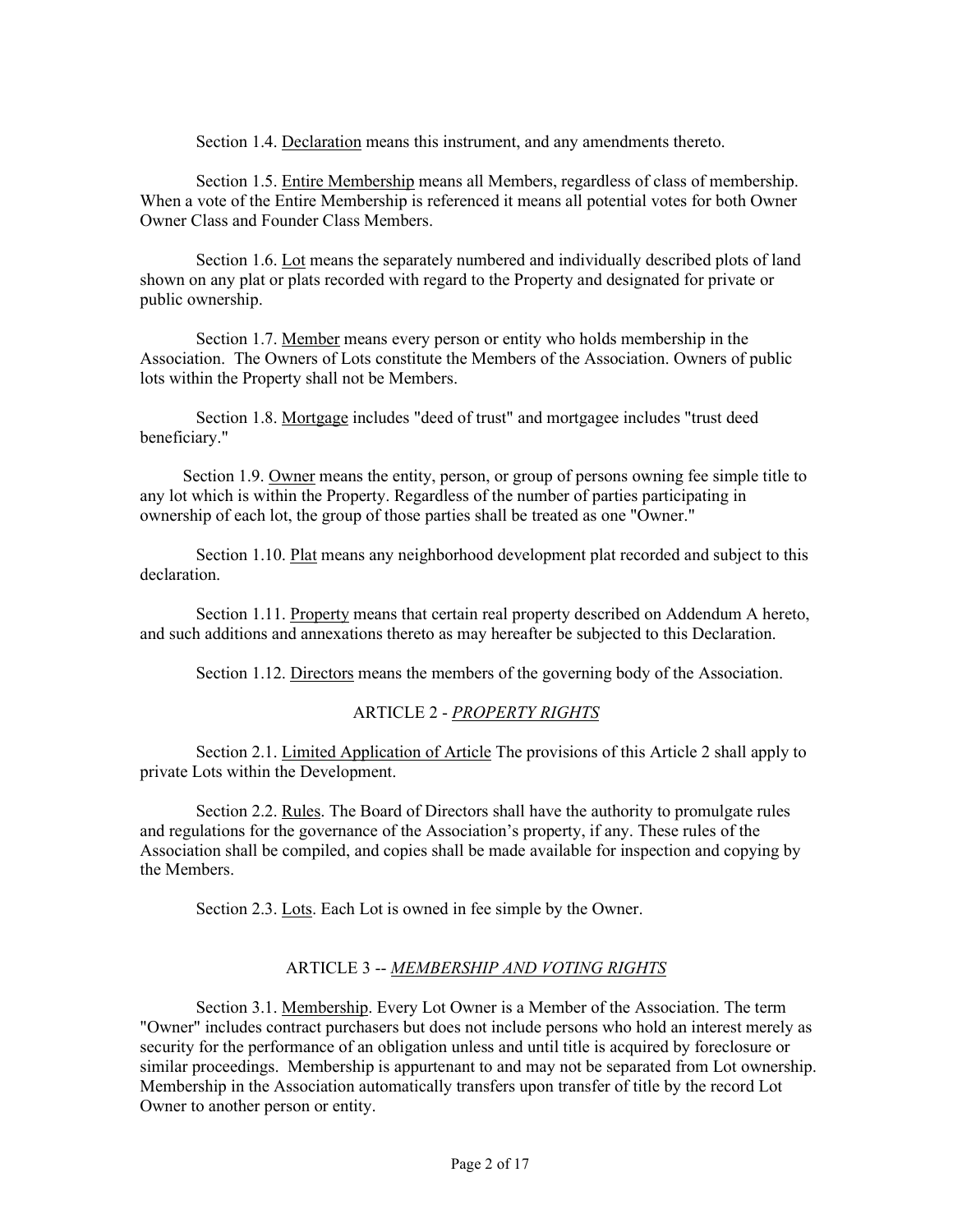#### Section 3.2. Voting Rights. The Association has two classes of voting membership:

OWNER CLASS. Owner Class Members shall be all Lot Owners with the exception of the Declarant, as defined in this Declaration. Owner Class Members are entitled to one vote for each Lot owned. When more than one person holds an interest in any Lot, the group of such persons shall be a single Member. The vote for such Lot shall be exercised as they among themselves determine, but in no event shall more than one vote be cast with respect to any Lot. A vote cast at any Association meeting by any of such co-Owners, whether in person or by proxy, is conclusively presumed to be the vote attributable to the Lot concerned unless written objection is made prior to that meeting, or verbal objection is made at that meeting, by another co-Owner of the same Lot. In the event an objection is made, the vote involved shall not be counted for any purpose except to determine whether a quorum exists.

FOUNDER CLASS. The Founder Class Member shall be the Declarant (as defined in this Declaration) Founder Class Members are entitled to five (5) votes for each Lot owned. The Founder Class membership shall cease and be converted to Owner Class membership on the happening of any of the following events, whichever occurs earlier:

- (a) conveyance of seventy-five percent (75%) of all Lots to purchasers;
- (b) the expiration of ten (10) years from the first conveyance of any Lot to a purchaser; or Declarant.
- (c) the surrender of Founder Class membership status by the express written action of the Declarant

 In the case of expansion (as provided under the Declaration) the Declarant's memberships appurtenant to the Lots in the expansion area shall be Founder Class memberships. If Declarant exercises its option to add additional Lots of any character, then at such time as additional Development plats are filed, the voting shall be adjusted accordingly, so that Declarant regains Founder Class voting status for all Lots owned, even if previously converted to Owner Class status in prior phases and according to the terms hereof.

## ARTICLE 4 - *FINANCES AND OPERATIONS*

Section 4.1. Assessments. Assessments, above and beyond any Community Assessment as described in Section 12.6 of the Community Documents, may be put in place by the Neighborhood Association for the benefit of the Association if the need arises by recording an amendment to this document explaining the purpose of the assessment.

Section 4.2. Notice and Quorum for any Action Authorized Under Sections 4.1. Written notice of any meeting of Members called for the purpose of taking any action authorized under Sections 4.1 shall be sent to all Members at least thirty (30) days in advance of said meeting. At the first meeting called, the presence at the meeting of Members, or of proxies, entitled to cast sixty percent (60%) of all the votes of the Entire Membership shall constitute a quorum. If the quorum requirement is not met at such a meeting, another meeting may be called, on at least thirty (30) days advance written notice, and the required quorum at any such subsequent meeting shall be one-half  $(\frac{1}{2})$  of the required quorum at the preceding meeting. No such subsequent meeting shall be held more than sixty (60) days following the preceding meeting.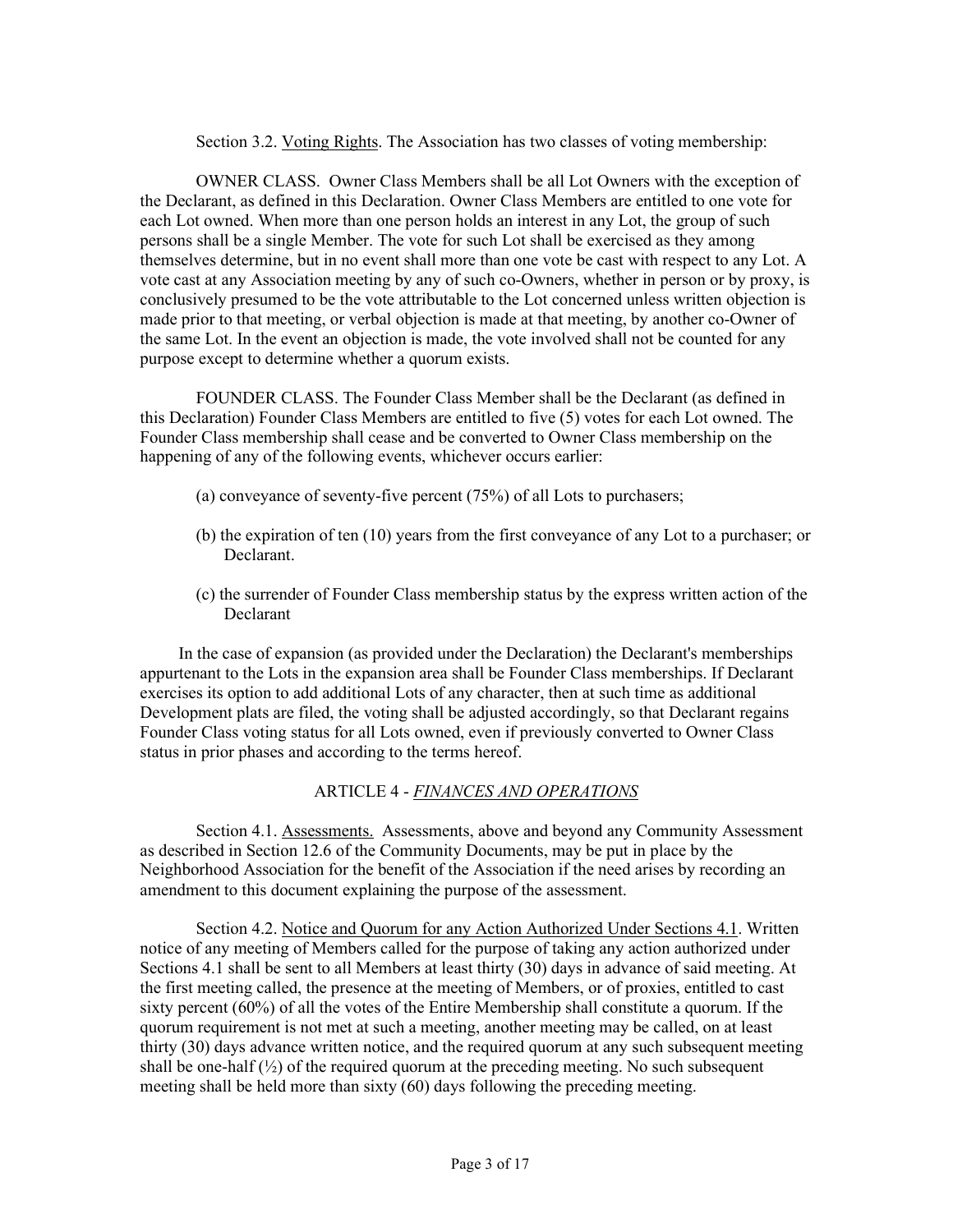Section 4.3. Books, Records and Audit. The Association shall maintain current copies of the Declaration, Articles, Bylaws, Rules and other similar documents, as well as its own books, records and financial statements which shall all be available for inspection by Lot Owners and insurers as well as by holders, insurers and guarantors of first mortgages during normal business hours upon reasonable notice. Charges shall be made for copying, researching or extracting from such documents. A Lot Owner or holder, insurer or guarantor of a first mortgage may obtain an audit of Association records at its own expense so long as the results of the audit are provided to the Association.

Section 4.4. Exempt Property. The following property subject to this Declaration is exempt from the assessments created herein:

(a) All property dedicated to and accepted by any local public authority;

(b) All Common Area;

(c) All Lots owned by Declarant and, as long as the Declarant has Founder Class membership status.

#### ARTICLE 5 – *INSURANCE*

 Section 5.1. Casualty Insurance on Insurable Common Area. The Association may insure any property, whether real or personal, owned by the Association, against liability, loss, damage or hazards as the Association may deem desirable, with the Association as the owner and beneficiary of such insurance. Premiums for all insurance carried by the Association are common expenses which shall be included in the regular annual assessments made by the Association.

### ARTICLE 6 - *ARCHITECTURAL CONTROL COMMITTEE*

Section 6.1. Creation. The Declarant shall appoint a Neighborhood Architectural Control Committee (hereafter referred to as the "Committee") consisting of three persons, one of whom shall be knowledgeable in the area of residential development. The Declarant shall have the power to remove members of the Committee and fill vacancies on the Committee until the earliest of the following: (a) the Declarant relinquishes this power in writing; (b) ninety percent (90%) of all Lots on the Property have been sold; or (c) structures have been constructed on seventy-five percent (75%) of all Lots in all phases of the Reflection Ridge neighborhood and such structures are legally occupied. When the Declarant ceases to have this power, it shall give written notice of this event to each property owner and thereafter the property owners in Harvest Springs Development shall, within sixty (60) calendar days, elect new members of the Committee. Each Lot Owner shall have one vote for each lot owned. The initial Committee members elected by the lot owners shall be elected for terms of three years. No member of the Committee shall receive any compensation or make any charge for services rendered. The Committee shall adopt reasonable rules and regulations for the conduct of its proceedings and to carry out its duties. The Committee may fix the time and place for its regular meetings and such other meetings as may be necessary. The Committee shall meet monthly, or more or less often, on a regular basis as determined by the Committee. Written minutes shall be kept of Committee meetings and such minutes shall be open to lot owners for inspection at reasonable times upon request. The initial committee shall consist of representatives from the Harvest Springs JV.

Section 6.2. Approval of Plans. No construction, remodeling, addition or modification of any kind of any structure and no excavation, grading or modification of the topography of any lot within the Property may occur without the written consent of a majority of the Committee. Submission and approval of applications to engage in the above activities shall be governed by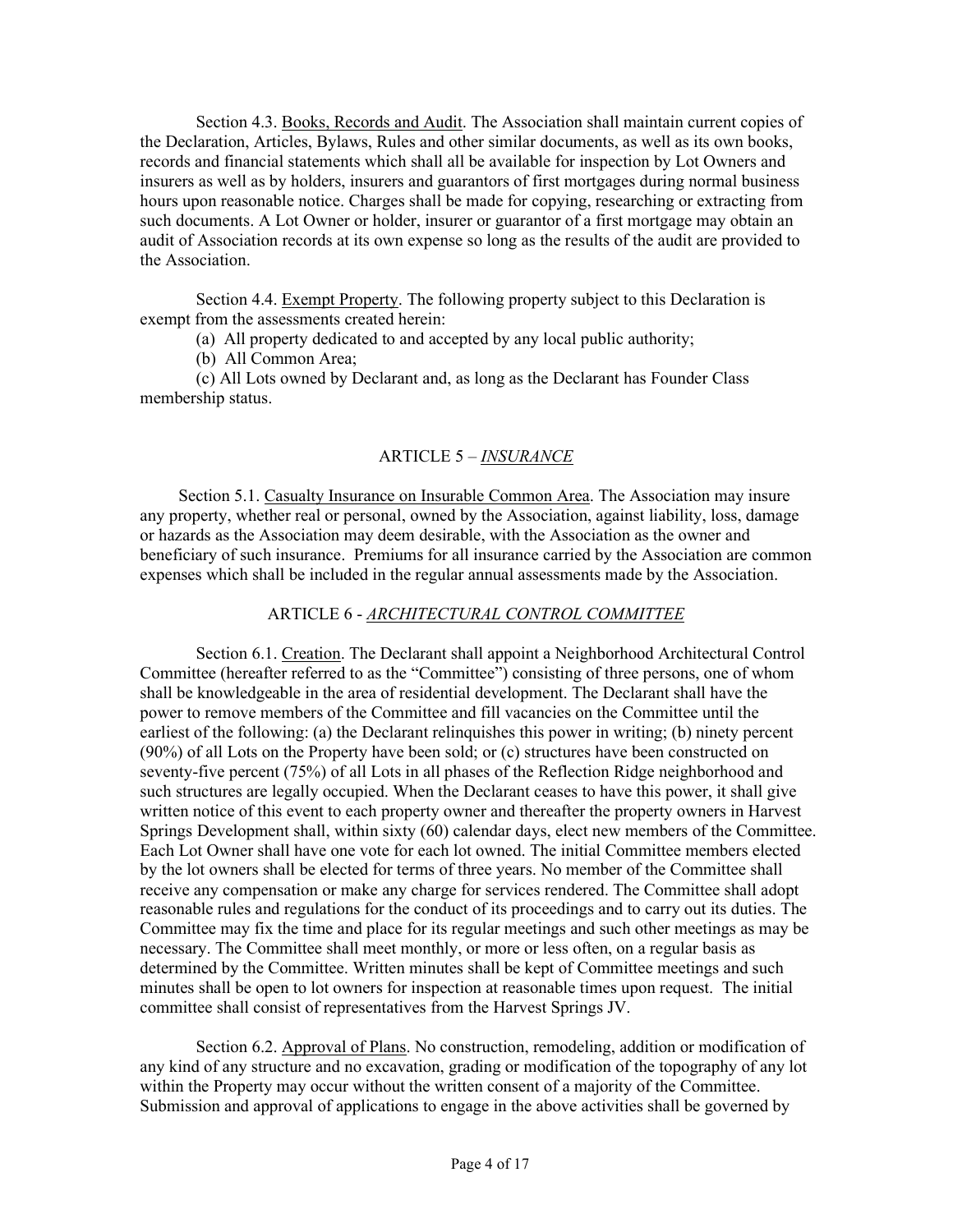rules, regulations and standards adopted by the Committee. The initial rules and regulations, subject to amendment by the Committee, are attached as Addendum B. After termination of the right of the Declarant to appoint and remove Committee members as set forth in Section 6.1, any rule or regulation may be amended, adopted or repealed by majority vote of all lot owners, by one vote for each lot owned. The issuance of a permit or granting of any approval by any governmental entity with respect to any matter shall not bind or otherwise affect the power of the Committee to refuse to approve such matter. Applications for approval shall be passed upon by the Committee within thirty (30) days of submission. In the event the Committee has not acted upon an application within such thirty (30) day period, the application will be deemed to be approved.

Section 6.3. Immunity from Liability. The Committee shall not be held liable for damages by reason of any action, inaction, approval or disapproval by it with respect to any request made pursuant to this Declaration. Any errors or omissions in the design, construction, improvement or landscaping of any structure or property, and any violation of this Declaration or of any law or regulation, are the sole responsibility of the lot owner and the applicable designer, architect, or contractor. The Committee's review of plans shall in no way be concerned with structural, engineering or mechanical integrity or soundness, nor compliance with applicable laws or regulations.

Section 6.4. Injunctive Relief. Purchasers or lot owners within the Reflection Ridge neighborhood acknowledge that any construction, remodeling, addition or modification of any kind of any structure and any excavation, grading or modification of the topography of any lot which occurs without the written consent of a majority of the Committee will cause irreparable harm to other owners and purchasers within Reflection Ridge. Based thereon, any violation of this Article 6 by any person shall entitle the Committee, the Declarant, or the purchaser or owner of any lot within any neighborhood or phase of the Harvest Springs Development, to enforce this provision through immediate injunctive relief through the appropriate court. By purchasing a lot within Reflection Ridge, such purchaser or lot owner, for themselves and their agents, representatives, successors and assigns, waives any and all defenses to the granting of such injunctive relief. Additionally, any purchaser or lot owner of any lot within Reflection Ridge, agrees that such injunctive relief is in addition to any other damages or claims which the Committee, the Declarant, or any purchaser or lot owner within Harvest Springs Development may have hereunder or pursuant to law.

# ARTICLE 7 - *USE RESTRICTIONS*

Section 7.1. Construction, Business and Sales. Notwithstanding any provisions to the contrary herein contained, it shall be expressly permissible for Declarant to maintain such facilities and conduct such activities as in the sole opinion of Declarant may be reasonably required, convenient or incidental to the construction and sale of Lots during the period of construction and sale of said lots and upon such portion of the premises as Declarant deems necessary including but not limited to a business office, storage areas, construction yard, signs, model units and sales offices.

Section 7.2. Land Use . Reflection Ridge shall be used only for purposes consistent with the Master Plan, this Declaration and any Supplement. The owner of any property within the development may impose additional covenants on its property with such approval as may be required from the board. If the provisions of any such additional covenants are more restrictive than the provisions of this Declaration, the more restrictive provisions control. The Association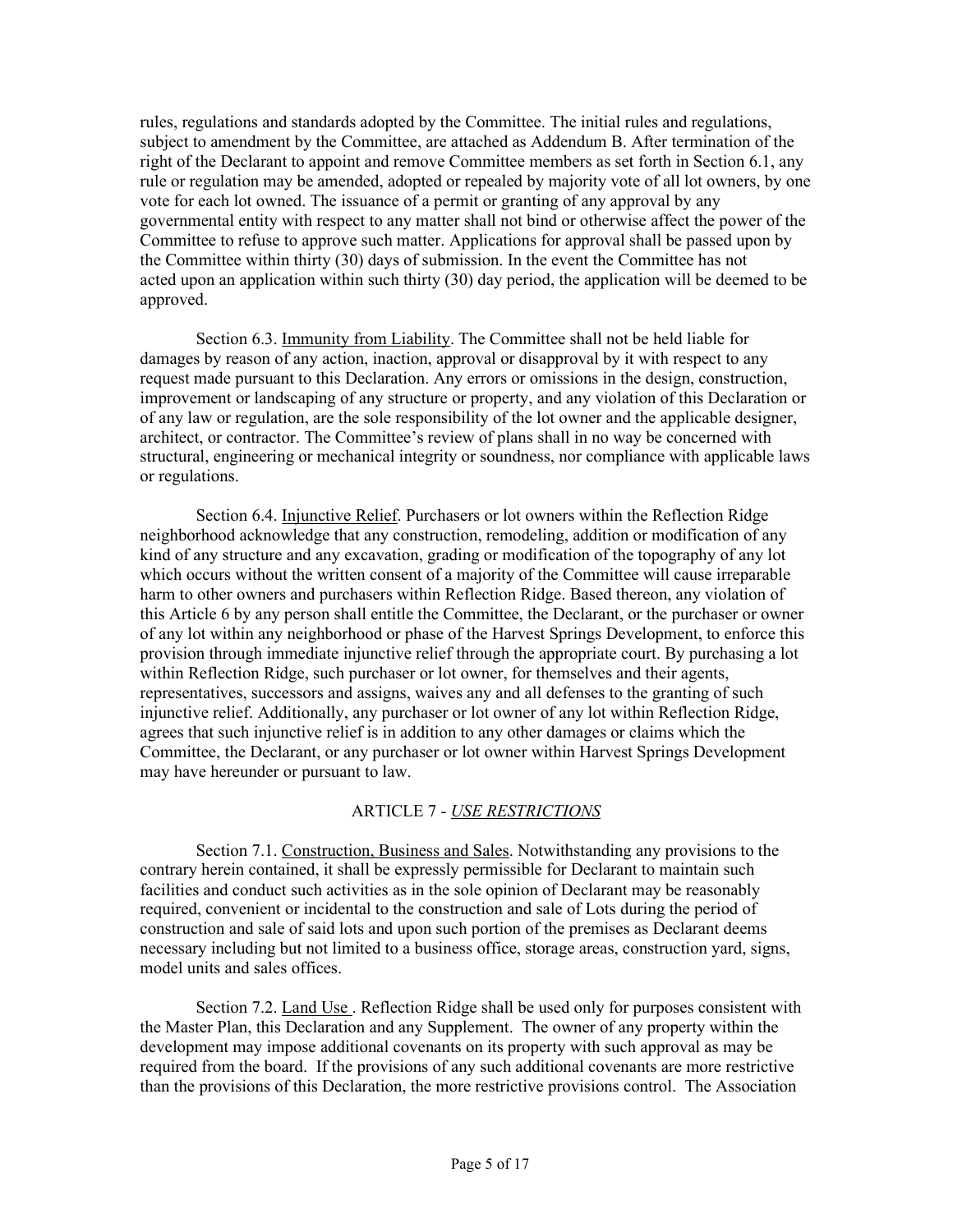shall have standing and the power, but not the obligation, to enforce any such additional covenants.

## Section 7.3. Exterior Building Materials. See Addendum B for Standards.

Section 7.4. Garages. All residences constructed on any lot within the Property shall be constructed with a fully enclosed, private garage with size minimum as follows: Small Lot Homes and Mansion Homes-(1) One Car Garage, Medium Lot Homes and Large Lot Homes-(2) Car Garage. The height of the garage door headers shall not exceed eight (8) feet of clearance above the height of a normal passenger vehicle, pickup truck or sport utility vehicle. All garages shall be constructed of the same exterior materials, and shall be in harmony and architecturally compatible with, the residence constructed on the lot.

Section 7.5. Roof Mounted Heat Pumps. Heat pumps and/or air conditioning or heating units shall not be allowed to be mounted on roofs. See Design Book for Solar Panels.

Section 7.6. Driveways and Walkways. The primary driveway (that is the driveway leading from the street or alleyway to the garage) and primary walkways (that is walkways leading from the street or driveway to the entrance of the residence), shall be constructed of standard gray concrete. In no event shall a driveway or walkway be constructed of dirt, sand, clay or road base material. Any RV or other parking pad proposed to be constructed to the side of a home or garage, must first be approved by the Committee in writing.

Section 7.7. Landscaping and Park Strip. Landscaping of the front and side yards of lots must be completed within 60 days after occupancy unless significant weather limitations prohibit the planting or growth of vegetation under which the time shall be extended until 30 days after the beginning of the next growing season. Lots shall be landscaped such that all unpaved portions of street front or street side yards shall be planted in either grass, turf, other ground cover, or rock, all as acceptable to the Committee. Unless waived in writing by the Committee based upon special circumstances, front yard landscaping area shall be planted with a maximum of thirty percent (30%) desert or xeriscape landscaping and a minimum of forty percent (40%) of grass. Landscaping shall be maintained at a reasonable standard compatible with other homes in the Development. Shrub and tree planting on corner lots shall be located so as not to create a hazard for the movement of vehicles along streets. No trees or shrubs shall be planted on any corner. Lots shall be kept free of all tall, noxious or offensive weeds and plant growth by the owner of said lots. Should excessive growth occur on any lot, the owner shall be notified by the Committee, in writing, of such condition and shall be given thirty (30) days to correct the same, after which time the Committee may order such correction affected, the expense of which shall be charged to the owner of the lot or lots. Homeowners are responsible for the maintenance of the park strip between the curb and the sidewalk, and are to plant, care for and maintain trees evenly spaced in the park strip. These trees are to be of the species **Little Leaf Linden, Lacebark Elm, or Crimson sunset Maple**. Trees shall be planted along with all other landscaping. The park strip is to be vegetated with grass. Flowers and other non-invasive, smaller vegetation may be planted around the potting circle of each tree, but in no case shall any other type of tree or shrub be planted in the park strip.

Section 7.8. Fences, Walls and Barriers. Walls, fences and other barriers shall be constructed of materials manufactured for such purposes and erected in a proper and safe manner. Wood, Vinyl, Concrete, poured concrete, concrete block, cinder block, stone, or stucco of a color which blends with the exterior of the structure on the lot and which is of a color which conforms with other colors used within the Development. Poured concrete or concrete sections are allowed only if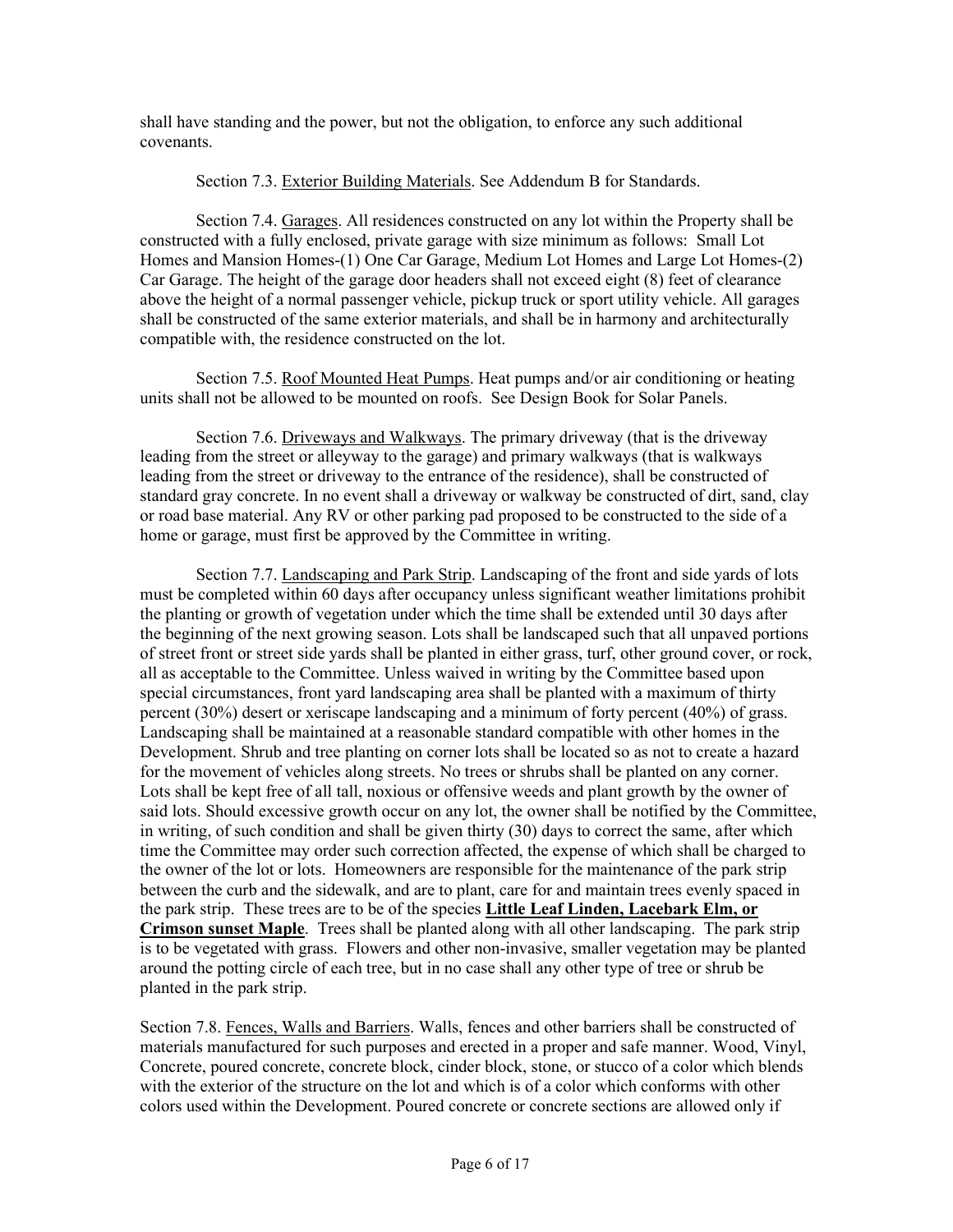such materials are constructed with a finished surface. All walls, fences and barriers shall be kept and maintained in a visually pleasing manner and in a state of good repair. No wire netting, chicken wire, barbed wire, or chain link fences will be allowed.

Section 7.9. Sight Distance at Intersections. No fence, wall, hedge, or shrub which obstructs sight lines at elevations between two (2) and six (6) feet above the roadways shall be placed or permitted to remain on any corner lot within a triangle formed by the street property lines and a line connecting them at points forty (40) feet from the intersection of the street property lines extended. The same sight line limitations shall apply on a driveway or alley. No tree shall be permitted to remain within such distance of such intersections unless the foliage line is maintained at sufficient height to prevent obstruction of such sight lines.

Section 7.10. Slope and Drainage Control. No structure, planting or material shall be placed or permitted to remain and no activities shall be undertaken which may damage or interfere with established slope ratios, create erosion or sliding problems, or which may change the direction of flow of drainage channels. No change in the elevation of a lot shall be made and no change in the condition of the soil or level of the land of a lot shall be made which results in any permanent change in the flow and drainage of surface water which is detrimental to any other lot within the Property unless a drainage easement exists for such alteration. Construction of improvements and installation of landscaping shall be done in such a way that drainage water is retained on the lot and/or conveyed to appropriate drainage facilities and as not to detrimentally drain onto or across any other lot except for within the established drainage easements that run along each adjoining property line. The slope control areas of each lot and all improvements in them shall be maintained continuously by the Owner of the lot, except for those improvements for which a public authority or utility company is responsible. For those lots with a side slope, it will be the responsibility of the party that alters the existing grade, being the grade at the time of acceptance of the development by the City of Chubbuck, to insure the existing grade of any adjoining lots by means, if necessary, of a retaining wall, erosion resistant landscaping or other decorative structure on his/her property and provide means for lot drainage to flow according to the drainage plan.

Section 7.11. Sewage Disposal. No individual sewage disposal system shall be permitted on any lot, part or portion of the Property.

Section 7.12. Building Location. All buildings shall be located on all lots so as to comply with any requirements noted on the Plat and so as not to be in violation of Chubbuck City ordinances with respect to minimum setbacks. The above notwithstanding, in no event shall any portion of any building including eaves or steps, encroach upon any other lot. All construction shall be made only within designated and approved building pads.

Section 7.13. Prohibited Structures. No basement home, mobile home, or premanufactured home shall be placed, located or constructed on any lot. No structure of a temporary character, trailer, mobile home, basement with no upper structure, pre-manufactured home, tent, shack, garage, barn or any outbuilding shall be used on any lot at any time as a residence, either temporarily or permanently. The storage of one (1) camper trailer belonging to the lot Owner shall be allowed provided such storage is confined to the rear yard area, side yard area or garage, is behind a fenced area screening it from street view, and is not occupied in any fashion or manner.

Section 7.14. Signs. Street and neighborhood signs shall be installed as per the master plan narrative (See Design Book). For residential homes and except as otherwise provided herein,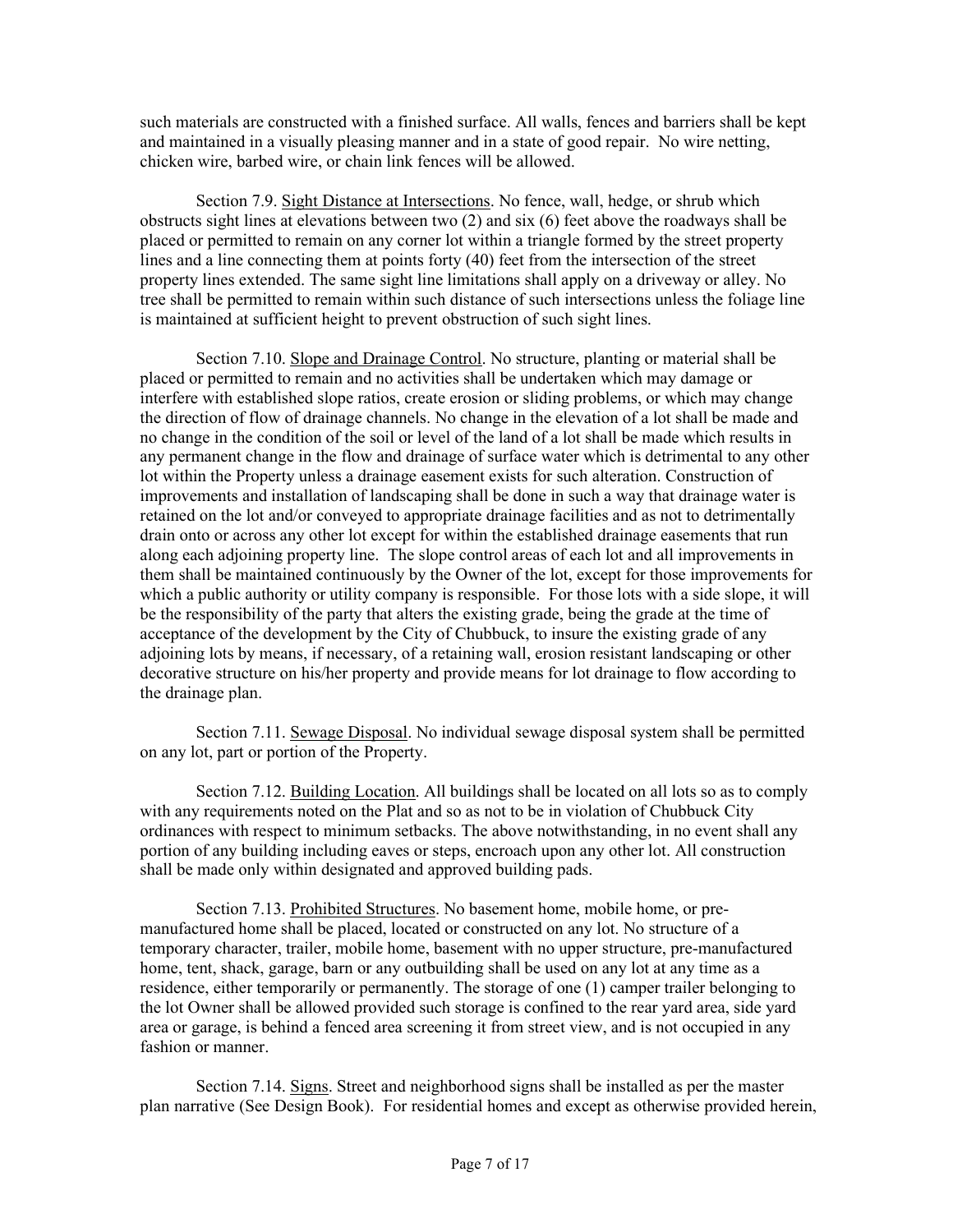no individual signs of any kind shall be displayed to the public view on any lot except one sign of not more than one square foot for identification (numbering) purposes. One sign of not more than six (6) square feet on each side may be used for advertising the lot for sale or rent or identifying the home during construction. Any sign used for advertising the lot or home thereon for sale or rent, or for identifying the home during construction, shall be of the style, size, color and design, and shall strictly conform in all respects with this section. Banners, flags or streamers may be used for a period of no more than 30 days continuously and may not be replaced until 30 days have past without banners, flags or streamers on the property. The above notwithstanding, signs used by the Declarant to advertise the development and/or initial sale of any lot, part or portion of the Property shall be excluded from this restriction. During the construction of a residence on a lot, one sign, not more than sixteen (16) square feet in size per side, advertising or publicizing the contractor of the residence, shall be allowed. Any such sign shall be removed upon completion of construction. For storefront uses, signs and usage shall be approved by the ARC.

Section 7.15. Care and Maintenance. Without limiting any other provision of this Declaration, each Owner shall maintain and keep such Owner's lot at all times in a safe, sound and sanitary condition and refrain from any activity which might interfere with the reasonable enjoyment by other Owners of their respective lots. All structures, landscaping and improvements shall be maintained in good condition and repair at all times.

Section 7.16. Nuisances. No noxious or offensive activity shall be carried on, or be allowed to be carried on, upon any lot, part or portion of the Property, nor shall anything be done thereon which may become an annoyance to the neighborhood. This includes dogs or any other animals that are not kept within the boundaries of the owner's properties. No lot shall be used for any illegal purpose. Activities shall be permitted as per the zoning ordinance.

Section 7.17. Animals, Livestock and Poultry. No animals, livestock or poultry of any kind shall be raised, bred or kept on any lot, part or portion of the Property, except that dogs, cats or other domesticated household pets, not exceeding two (2) of each, may be kept in a residence constructed on a lot, or on the lot in a suitable enclosure, provided that they are not kept on any lot so as to be visible from other lots or residences, and are not kept, bred or maintained for any commercial purpose. Such animals as are permitted shall be strictly controlled and kept pursuant to all applicable laws, ordinances, rules and regulations. Pets shall not be kept if they create noise or odors that, in the opinion of the Committee, constitutes a nuisance. Lot owners may make application for exceptions to this restriction to the Board.

Section 7.18. Garbage and Refuse Disposal. No lot, part or portion of the Property shall be used or maintained as a dumping ground for rubbish, rubble, trash, garbage, or other waste. All trash, garbage, rubbish, rubble, or other waste shall be kept in sanitary containers which are emptied on at least a weekly basis. No unsightly materials or other objects are to be stored on any lot in view of the general public or neighboring lot owners. No rubbish, trash, papers, junk, or debris shall be burned upon any lot, part or portion of the Property.

Section 7.19. Storage of Materials. No lot, part or portion of the Property shall be used or maintained as storage for building materials except during construction of improvements on the lot. Once a dwelling is occupied or made available for sale, all building materials shall be removed or stored inside such dwelling.

Section 7.20. Inoperable Vehicles. No type of motor vehicle which is inoperable for any reason shall be permitted to be parked upon any street, lot, or part or portion of the Property, except in an approved, enclosed garage. In the event any inoperable motor vehicle remains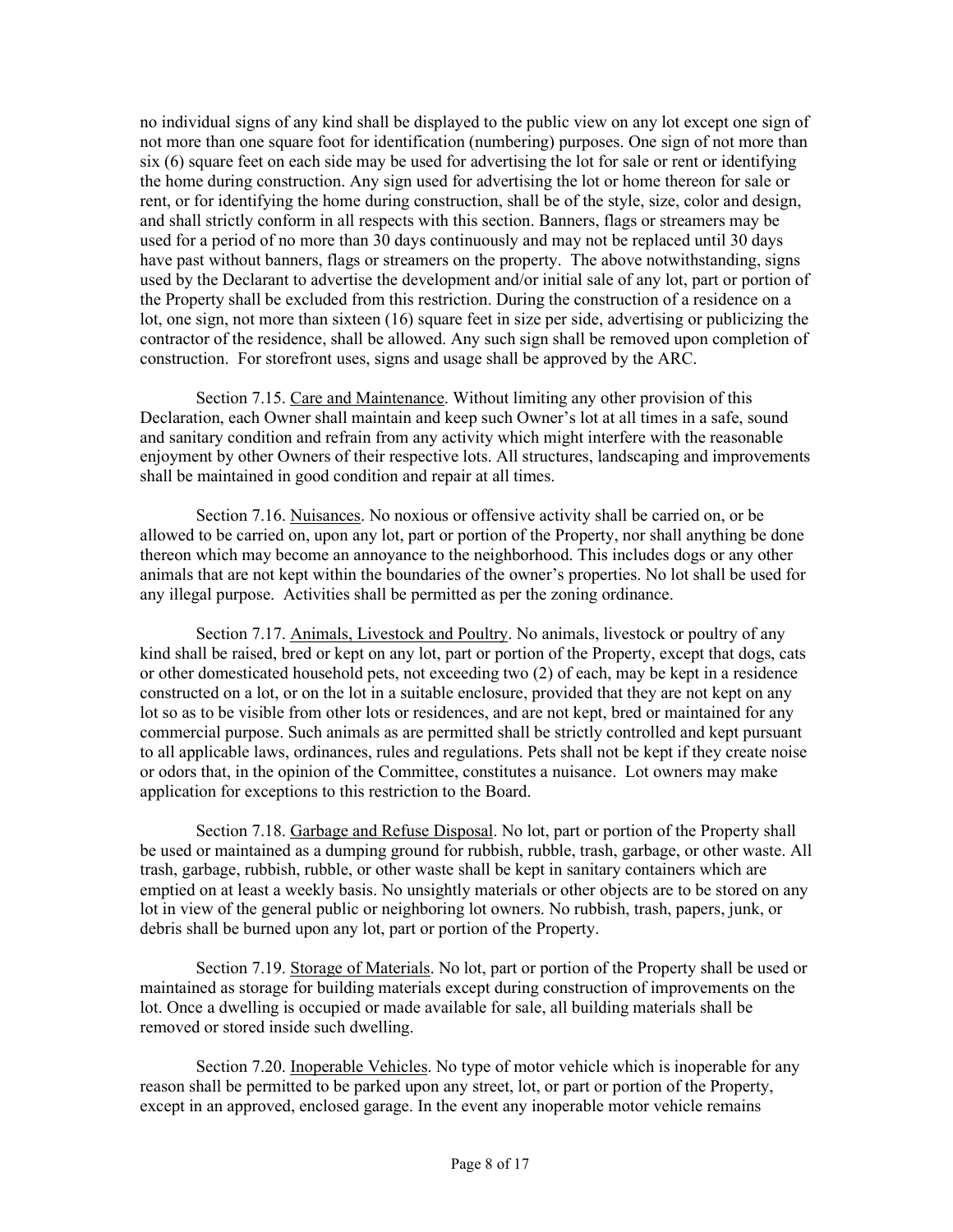outside upon any street, lot, or part or portion of the Property for a period exceeding thirty (30) days, the same may be removed after ten (10) days written notice to the lot and vehicle owner. The cost and expense of such removal shall be borne by the lot owner and vehicle owner. As used in this section, "inoperable vehicle" shall mean any motor vehicle which is unable to be legally operated in a normal manner upon the streets under its own power, or is unlicensed or unregistered for a period of ninety (90) days or more. No automobile, recreational vehicle, commercial vehicle, other motorized vehicle, or any portion thereof, shall be dismantled, rebuilt, serviced, repaired or repainted on or in front of any lot unless performed within a completely enclosed garage or other permitted structure located on the lot which screens the sight and sound of such activity from the public streets and neighboring lots.

Section 7.21. Boats, Recreational, Trucks, Trailers and Other Vehicles. No boats, motorcycles, trailers, buses, motor homes, campers or other such vehicles shall be parked or stored upon any lot except within an enclosed or screened area. In no event shall any such vehicles be parked on the driveway or in the front yard area of any lot or on any street located within the Property except for a limited time frame of 48 hours while loading and unloading. All such vehicles shall be properly registered and licensed, or meet such other governmental approval as may be required. Trailers and motor homes with a length in excess of fifty (50) feet and trucks of a gross vehicle weight over ten thousand (10,000) pounds are not allowed to be placed, parked, or stored upon any street, lot, or part or portion of the Property. All trailers and recreational vehicles must be placed within an enclosed garage or behind a privacy fence or wall.

Section 7.22. Antennas. No external radio, television, dish or other antenna of any kind or nature, or device for the reception or transmission of radio, microwaves or other similar signals shall be constructed or maintained on any lot or residence in such a manner as to extend above the height of the residence on the lot nor shall such devices be located on any lot or on any residence on any lot so as to be located on the front street section of the house.

Section 7.23. Oil and Mining Operations. No drilling, quarrying or mining operations of any kind shall be permitted upon, in or under any lot or part or portion of the Property, nor shall any oil or gas well, tank, tunnel, mineral excavation or shaft be permitted upon, in or under such lot or part or portion of the Property. No derrick or other structure designed for use in boring for oil or natural gas shall be erected, maintained or permitted upon any lot or part or portion of the Property.

Section 7.24. Re-Development or Combining of Lots. No lot within the Property shall be divided, subdivided, partitioned, parceled or broken up into smaller lots or units. In the event any person desires to combine two or more lots, either by use or plat amendment, approval shall first be obtained from the Committee. The responsibility to comply with all legal requirements and pay all costs associated with such combination shall be borne exclusively by the person desiring such combination of lots.

Section 7.25. Damages. Any damage inflicted upon existing improvements such as curbs, gutters, streets, sidewalks and such, by the purchaser or owner of any lot and/or their agents or builders, must be repaired as soon as possible after such damage is discovered, and the expense of such repair shall be borne by the lot purchaser or Owner.

Section 7.26. Code Compliance. Declarant and Owners are subject to, and shall abide by all federal, state and local regulations regarding the use and development of property, regardless of the provisions of this Declaration.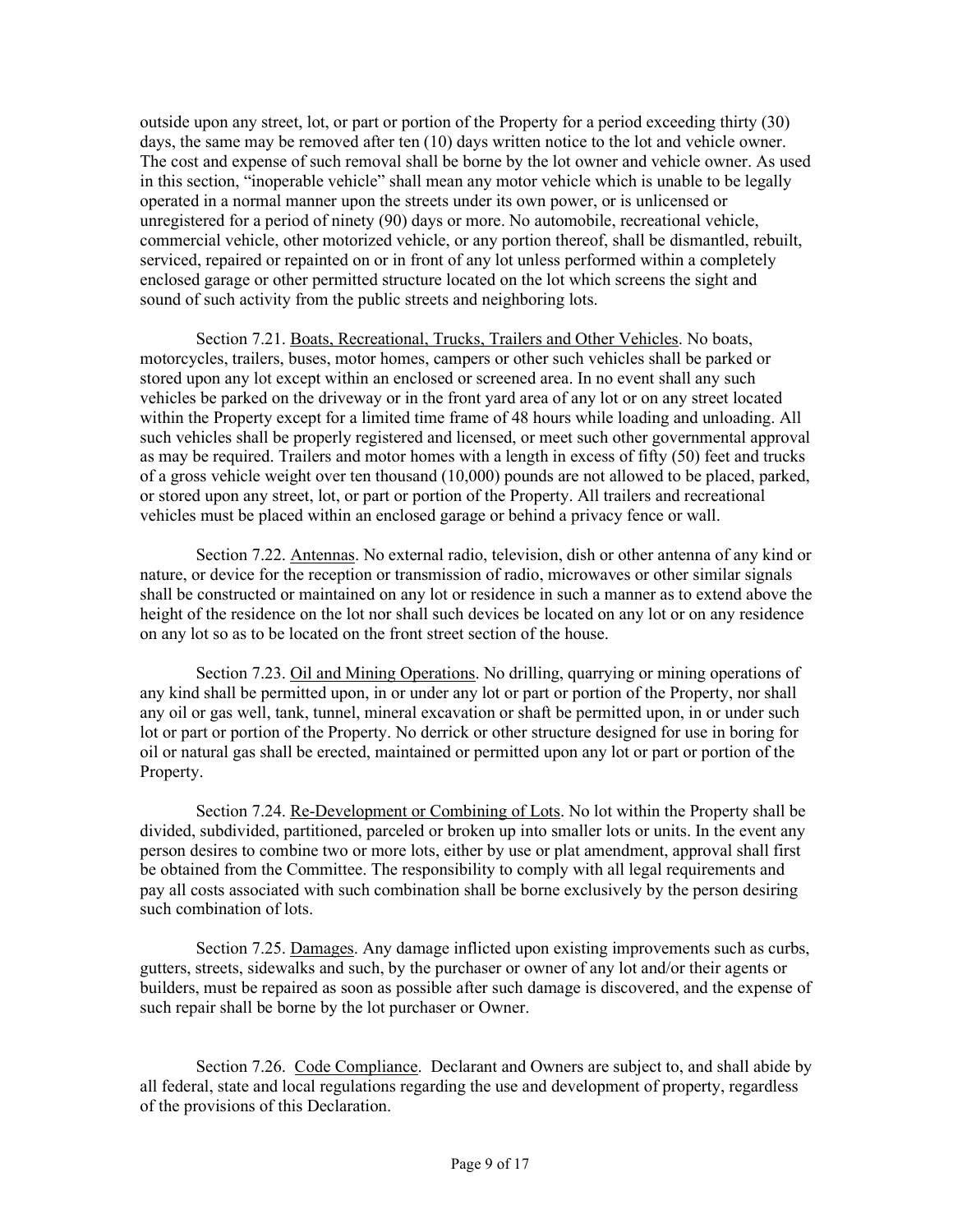## ARTICLE 8 – *EXPANSION*

 Declarant reserves the right, at its sole election, to expand the Property to include additional property more particularly described below, by unilateral action of Declarant without the consent of Owners, for a period of fifteen (15) years from the date of recording of this Declaration in the office of the Bannock County Recorder, County of Bannock, State of Idaho. The property, all or part of which may be included in one or more expansions, is located in Bannock County, Idaho. and is more particularly described as follows:

## ALL PROPERTY LOCATED IN THE GENERAL VICINITY OF THE PROPERTY DESCRIBED IN ADDENDUM A, WHICH IS CONTIGUOUS TO ANY PHASE OF THE DEVELOPMENT.

#### Expansion shall occur by the Declarant filing:

a. an additional Development plat or plats creating additional lots and/or common areas on the property described above, stating on each plat the intention to have the property described on said plat bound by the terms, covenants and conditions of this Declaration upon the filing of a Declaration of Annexation: and

b. a Declaration of Annexation (after satisfying conditions hereafter stated), which shall state the Declarant's intention to have the area described therein subject to this Declaration. Upon the recording of such a Declaration of Annexation the property described therein shall be subject to this Declaration.

Any additional properties annexed hereto by the Declarant shall be exclusively for residential single family dwellings, with the exception of churches, schools, municipal fire stations or other community oriented structures as allowed by Declarant, architecturally compatible to the existing development, similar to the homes already constructed, constructed out of similar materials, with similar lot size. Declarant's Founder Class ownership status shall extend to all lots in the expansion area. Otherwise, Lot Owners in the original and expansion areas shall all have equal membership status in the Association. The liability for assessments (if any) of each Lot and in any expansion area shall be equal to the liability of each Lot in the original Property.

#### ARTICLE 9 - *GENERAL PROVISIONS*

 Section 9.1. Enforcement. The Association, the Declarant or any Owner, shall have the right to enforce, by any proceeding at law or in equity, all restrictions, conditions, covenants reservations, liens and charges now or hereafter imposed by the provisions of this Declaration, or any rule of the Association, including but not limited to any proceeding at law or in equity against any person or persons violating or attempting to violate any covenant or restriction, either to restrain violation or to recover damages, and against the land to enforce any lien created by these covenants. Failure of the Association or of any Owner to enforce any covenant or restriction herein contained or any rule of the Association shall in no event be deemed a waiver of the right of the Association or any Owner to do so thereafter. In the event action, with or without suit, is undertaken to enforce any provision hereof or any rule of the Association, the party against whom enforcement is sought shall pay to the Association or enforcing Owner a reasonable attorney's fee. The Directors may levy a fine or penalty not to exceed fifty percent (50%) of the amount of the maximum annual assessment against any Owner who fails to refrain from violation of these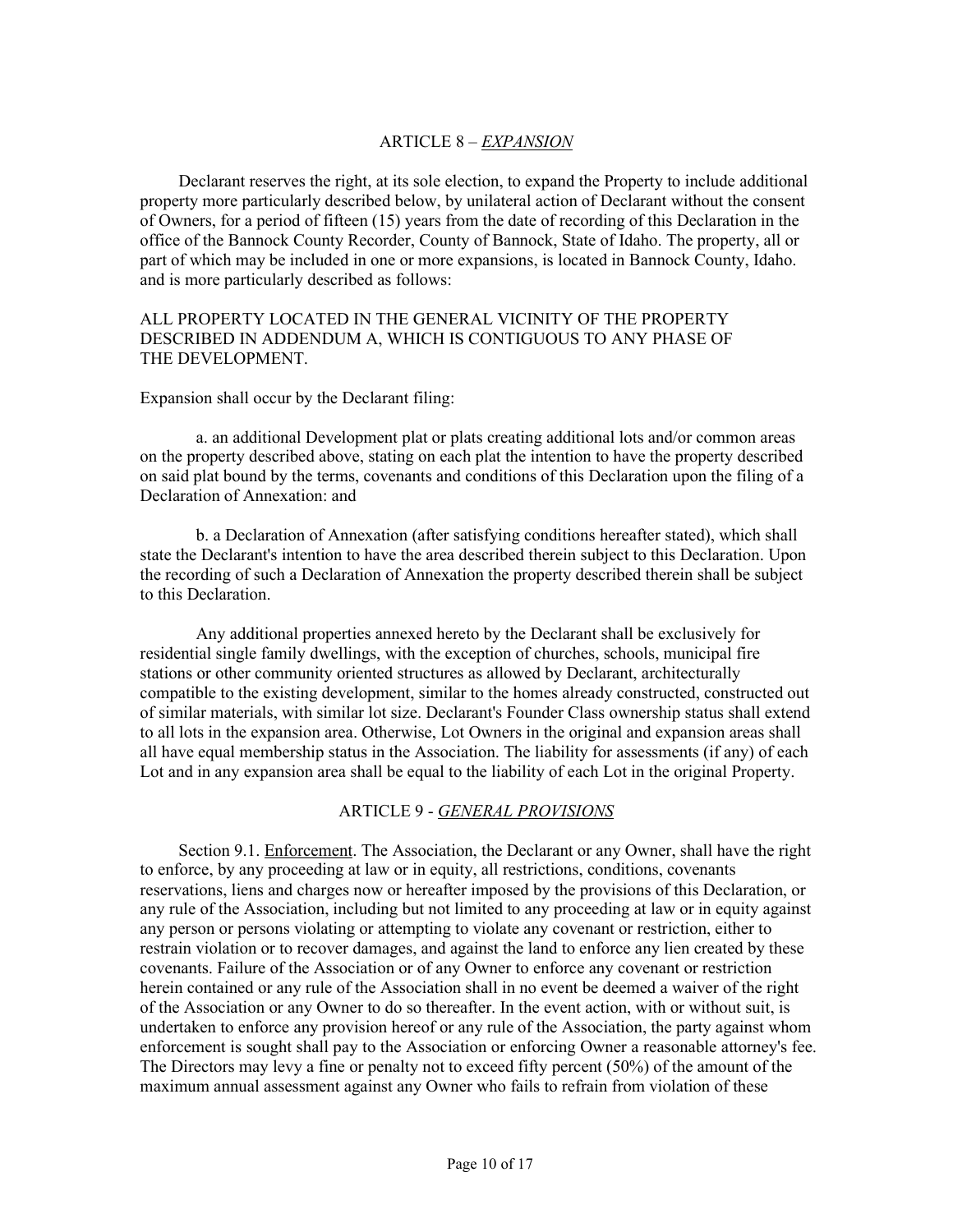covenants or a rule of the Association, after three (3) days written notice, and opportunity for hearing.

Section 9.2. Declarant Immunity. By purchasing property within the Development, and unless otherwise stated in writing through a specific written warranty, the lot purchaser and Owner assumes any and all risk of damage and personal injury and waives any and all known or unknown claims of whatever nature against the Declarant or its agents, employees, officers, representatives, successors and assigns with regard to the property purchased. Such waiver specifically includes, but is not limited to, any claims, damages, expense or loss caused by or related to any unforeseen surface or subsurface soil condition, soil compaction or lack thereof, rock falls, rock, block or other walls, or any other condition that may be associated with, or directly or indirectly related to, the purchase of such property or defects in design, construction, installation or management of improvements on such property.

Section 9.3. Severability. All of the conditions, covenants and reservations contained in this Declaration shall be construed together, but if any one of said conditions, covenants, or reservations, or any part thereof, shall at any time be held invalid, or for any reason become unenforceable, no other condition, covenant, or reservation, or any part thereof, shall be thereby affected or impaired, and the Declarant, Association and Owners, their successors, heirs and assigns shall be bound by each article, section, subsection, paragraph, sentence, clause and phrase of this Declaration, irrespective of the invalidity or unenforceability of any other article, section, subsection, paragraph, sentence, clause or phrase.

Section 9.4. Duration. The covenants and restrictions of this Declaration shall run with and bind the Property and shall inure to the benefit of and be enforceable by the Association, or the Owner of any lot subject to this Declaration, and by their respective legal representatives, heirs, successors, and assigns, for a term of twenty (20) years from the date this Declaration is recorded, after which time said covenants shall be automatically extended for successive periods of ten (10) years.

Section 9.5. Amendment. After the occurrence of one of the events set forth in Section 6.1 which terminates the Declarant's right to appoint and remove members of the Committee, this Declaration may be amended by a written document signed by the Owners of two-thirds (2/3) of all lots in the Development. Until such time as one of the events set forth in Section 6.1 occurs which terminates the Declarant's right to appoint and remove members of the Committee, the Declarant is vested with the right to unilaterally amend this Declaration as may be reasonably necessary or desirable in the sole discretion of the Declarant.

Section 9.6. Declarant Exemption. The Declarant and all activities carried on by the Declarant in connection with the Development, development, sale, or related activity, with regard to the Property or any lot, is exempt and free from all restrictions and constraints in this Declaration.

Section 9.7. Violation as Nuisance. Every act or omission whereby any restriction, covenant or condition in this Declaration is violated in whole or in part, is declared to be and shall constitute a nuisance, and may be abated by appropriate legal action by the Declarant or any Owner or Owners of any lot or portion of the Property. Remedies under this Declaration shall be deemed cumulative and not exclusive.

Section 9.8. Enforcement. Each and all of the restrictions, covenants and conditions contained in this Declaration are for the benefit of the Declarant and the Owner or Owners of any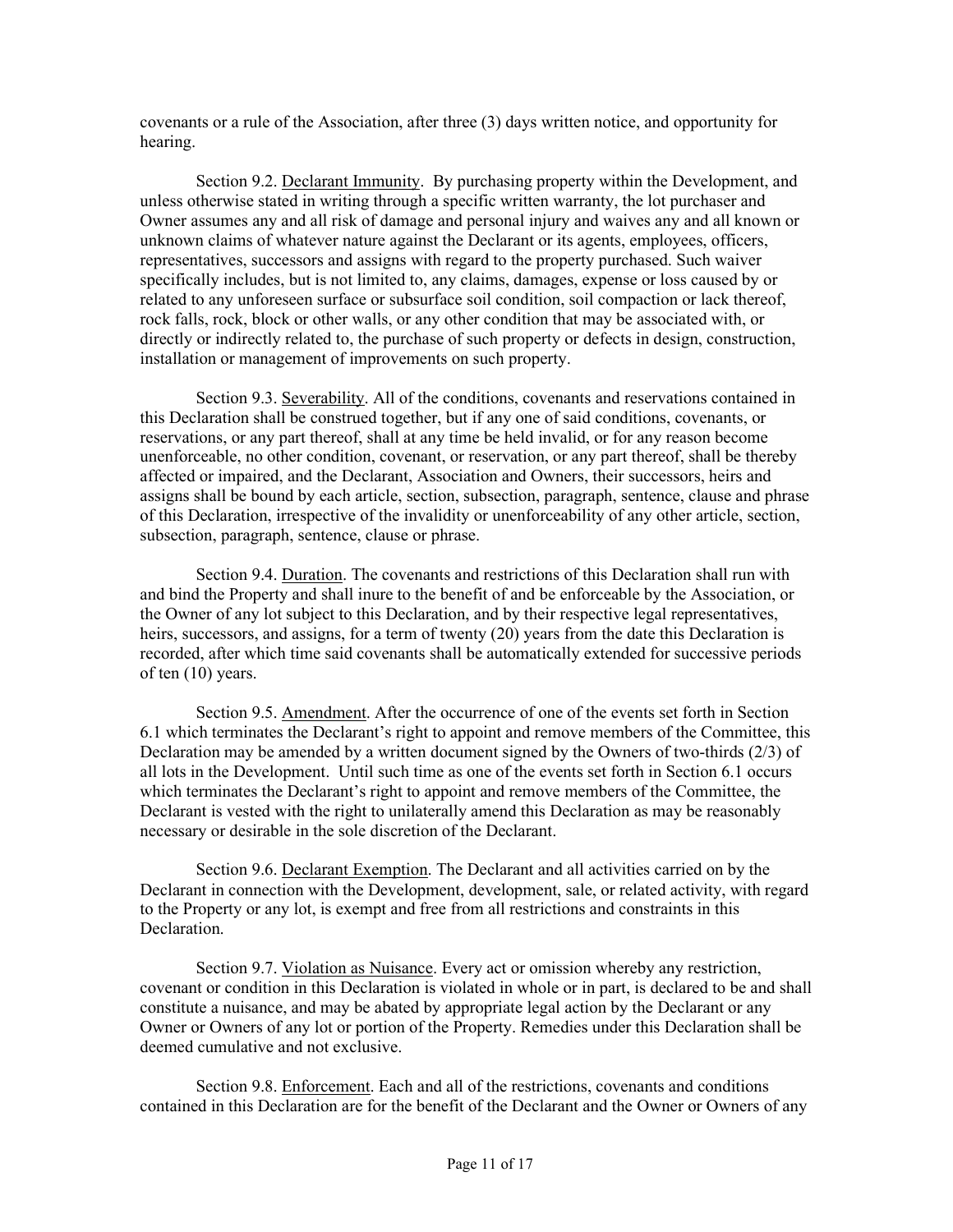lot or portion of the Property. Each restriction, covenant and condition shall inure to the benefit of and pass with each and every lot or portion of the Property and shall apply to and be binding upon each and every successor in interest thereto. The restrictions, covenants and conditions are and shall be deemed covenants of equitable servitude, and the actual or threatened breach thereof, or the continuance of any such breach, or non-compliance therewith, may be enforced, enjoined, abated, or remedied by appropriate proceedings at law or in equity by the Declarant or the Owner or Owners of any lot or portion of the Property; provided , however, that no such breach shall affect or impair the lien of any bona fide mortgage or trust deed which shall have been given in good faith and for value, except that any subsequent Owner of such lot or portion of the Property shall be bound and obligated by this Declaration, whether such ownership is obtained by foreclosure, at a trustee's sale, or otherwise. Failure by the Declarant or any Owner or Owners of any lot or portion of the Property, or their respective legal representatives, heirs, successors, or assigns, to enforce any of the provisions of this Declaration shall in no event be deemed a waiver of the right to do so thereafter.

Section 9.9. Attorney Fees and Costs. In the event enforcement hereof is required against any person or entity, the prevailing party to such action shall be entitled to recover all costs and attorney fees so incurred, whether or not suit is filed, and at trial or on appeal.

Section 9.10. Notices. Any notice required to be sent under the provisions of this Declaration shall be deemed to have been properly sent when deposited in the U.S. Mail, postpaid, to the last known address of the person who is entitled to receive it. Such notices shall be deemed received upon actual receipt or five (5) days after mailing, whichever is sooner.

Section 9.11. Gender and Grammar. The singular, wherever used herein, shall be construed to mean the plural when applicable, and the necessary grammatical changes required to make the provisions hereof apply either to corporations or individuals, men or women, shall In all cases be assumed as though in each case fully expressed.

Section 9.12. Waivers. No provision contained in the Declaration shall be deemed to have been waived by reason of any failure to enforce it, irrespective of the number of violations which may occur.

Section 9.13. Topical Headings. The topical headings contained in this Declaration are for convenience only and do not define, limit or construe the contents of the Declaration.

## ARTICLE 10 - *ASSIGNMENT OF POWERS*

 Any and all rights and powers of Declarant herein contained may be delegated, transferred or assigned in the Declarant's sole discretion.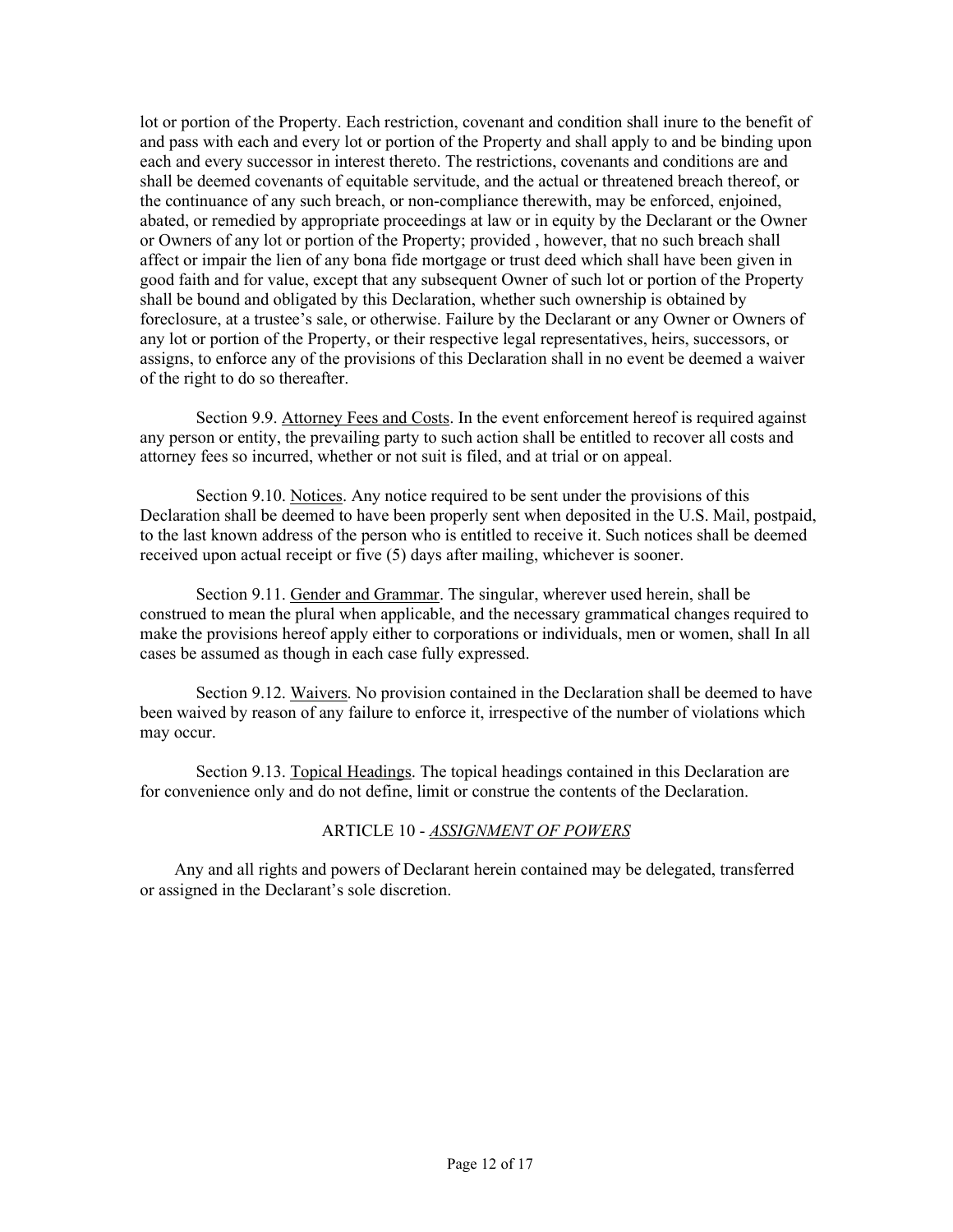IN WITNESS WHEREOF, the undersigned, being the Declarant herein, has executed this Declaration this day of  $\frac{1}{2019}$ .

Declarant

Harvest Springs JV

Title: President

View Pointe Developments, LLC

Satterfield Realty and Development, Inc.

 $\mathbf{By:}$  $\overline{\phantom{a}}$  , and the set of the set of the set of the set of the set of the set of the set of the set of the set of the set of the set of the set of the set of the set of the set of the set of the set of the set of the s

By:

Ryan S. Satterfield

Title: Member

| STATE OF IDAHO    |     |
|-------------------|-----|
|                   | SS. |
| COUNTY OF BANNOCK |     |

On this \_\_\_\_\_day of \_\_\_\_\_\_\_\_\_\_, 2019, before me personally appeared Ryan S. Satterfield, whose identity is personally known to or proved to me on the basis of satisfactory evidence, and who, being by me duly sworn (or affirmed), did say that he is the President of Satterfield Realty and Development, Inc., a Idaho corporation and that the foregoing document was signed by him on behalf of such company in the capacity stated, he being duly authorized to do so by a resolution of the board of directors of Satterfield Realty and Development, Inc.

\_\_\_\_\_\_\_\_\_\_\_\_\_\_\_\_\_\_\_\_\_\_\_\_\_\_\_\_\_\_ Notary Public Residing at: Commission Expires:

STATE OF IDAHO (1) ss. COUNTY OF BANNOCK (a)

\_\_\_\_\_\_\_\_\_\_\_\_\_\_\_\_\_\_\_\_\_\_\_\_\_\_\_\_\_\_

On this day of 3019, before me personally appeared by the set of the set of the set of the set of the set of the set of the set of the set of the set of the set of the set of the set of the set of the set of the set of the identity is personally known to or proved to me on the basis of satisfactory evidence, and who, being by me duly sworn (or affirmed), did say that he is the \_\_\_\_\_\_\_\_\_\_\_\_\_\_ of View Pointe Developments, LLC., and that the foregoing document was signed by him on behalf of such company in the capacity stated.

Notary Public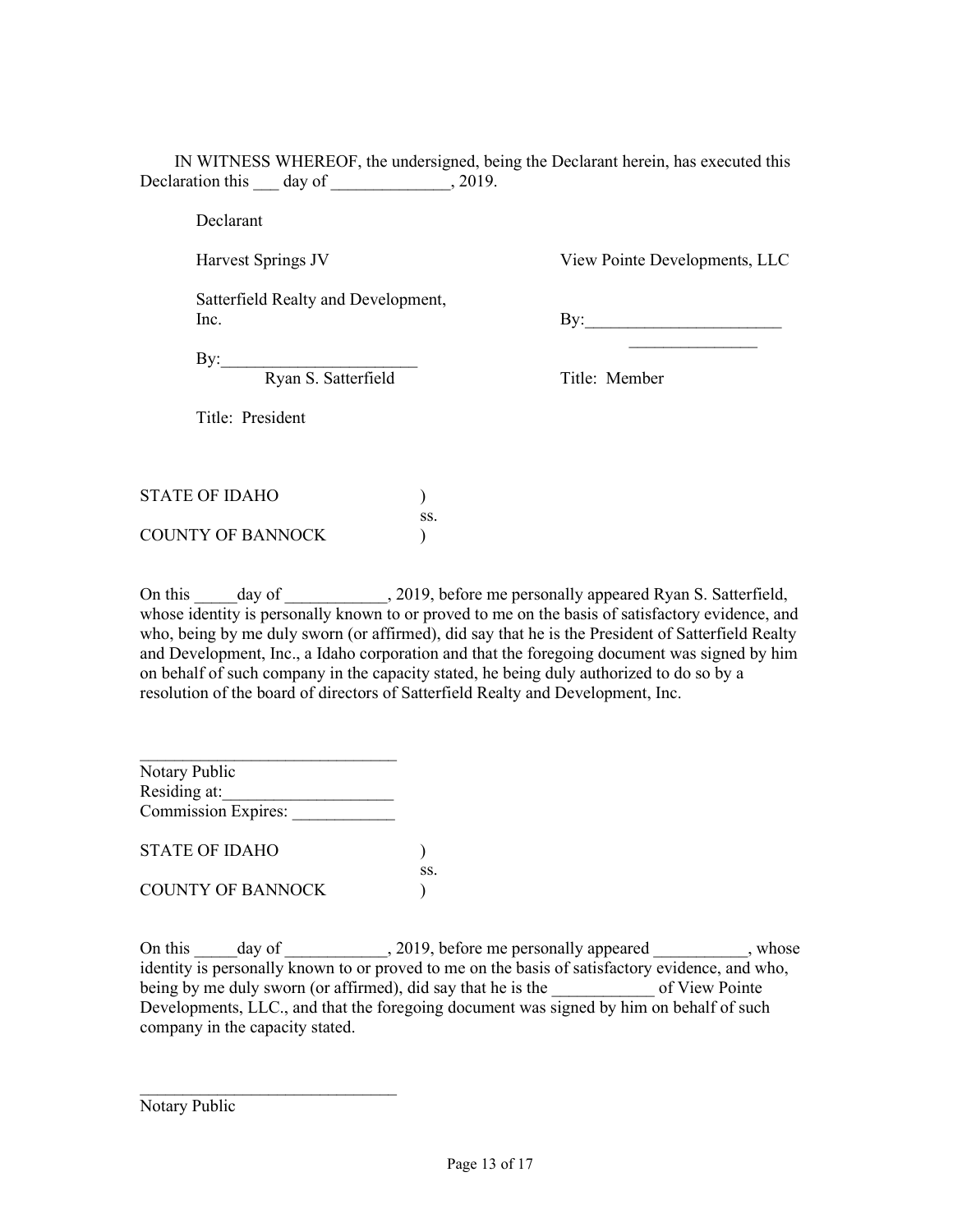Residing at:\_\_\_\_\_\_\_\_\_\_\_\_\_\_\_\_\_\_\_\_ Commission Expires: \_\_\_\_\_\_\_\_\_\_\_\_

ADDENDUM A

# **REFLECTION RIDGE AT HARVEST SPRINGS**

A TRACT OF LAND LOCATED IN THE SOUTH HALF OF SECTION \_\_, TOWNSHIP \_\_\_ SOUTH, RANGE 35 EAST, BOISE MERIDIAN, BANNOCK COUNTY, IDAHO KNOWN AS

\_\_\_\_\_\_\_\_\_\_\_\_\_\_\_\_\_\_\_\_\_\_\_\_\_\_\_\_\_\_\_\_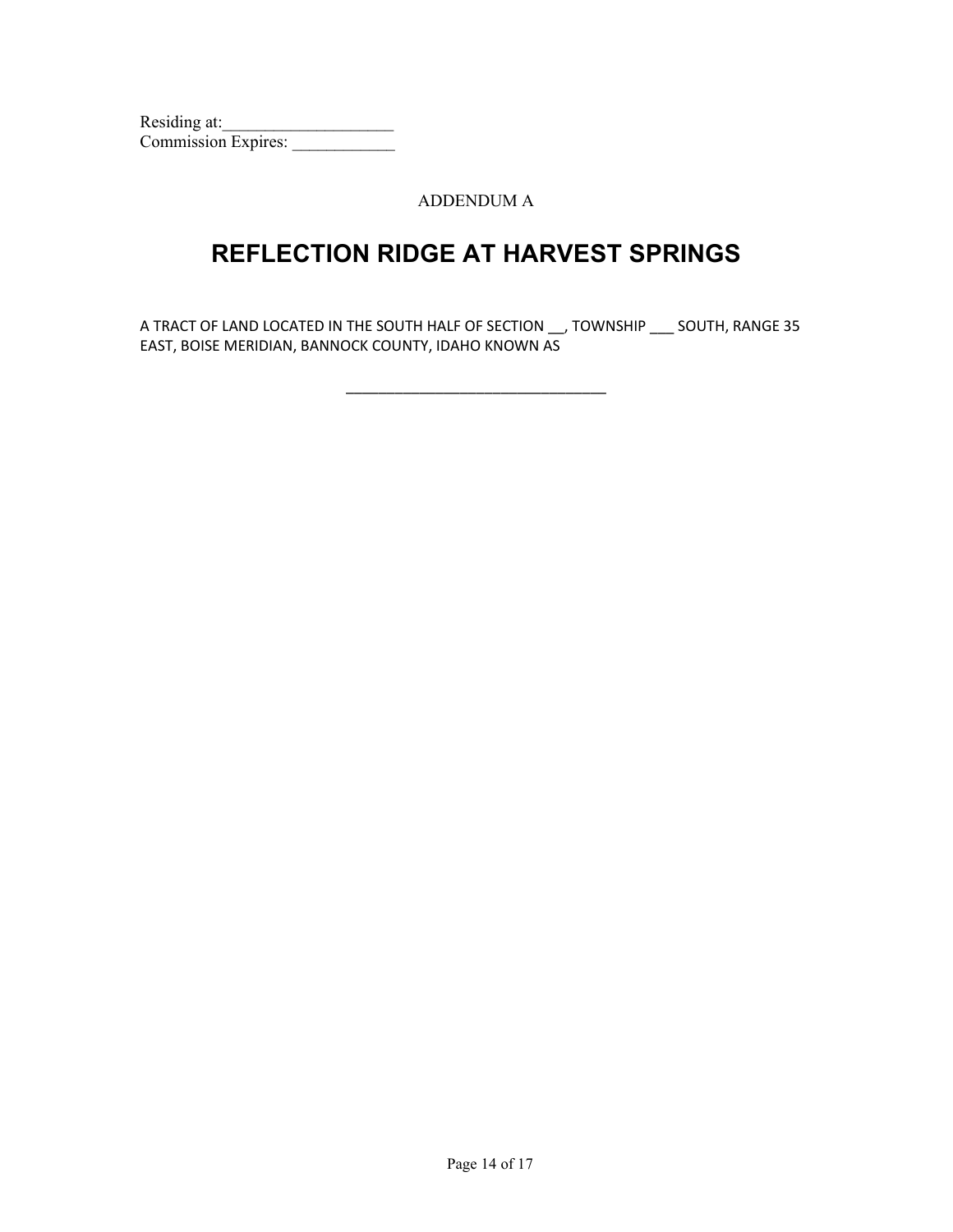#### **ADDENDUM B**

#### RULES, REGULATIONS AND STANDARDS OF REFLECTION RIDGE DEVELOPMENT

 While the controls exercised by the Architectural Control Committee (hereafter referred to as the "Committee") must be maintained, the Committee does not intend to stifle innovative designs or architectural freedom. If any design elements of a prospective home appear to be in conflict with the controls or recommendations set forth, such conflicts must be resolved by the Committee and will, whenever possible, be resolved in favor of aesthetic and design quality.

 The guidelines and restrictions contained herein are consistent with the provisions of the recorded covenants, conditions and restrictions of Harvest Springs Development (hereinafter "Covenants"). The Covenants are on record in the office of the Recorder, Bannock County, Idaho. Any violations of these guidelines or the Covenants may result in required changes to floor plans, colors, materials, etc. at the owner's and/or contractor's expense. No construction may begin in Harvest Springs Development without the issuance of a building permit issued by the City of Chubbuck.

#### SECTION 1.

 A complete set of floor plans, outside elevations, and site plans as set forth and containing, at a minimum, the information listed below, shall be submitted to the Committee no less than ten (10) days prior to the desired date for commencement of construction. The plans must contain all of the following:

#### A. SITE PLAN

- 1. Show scale and over-all dimensions.
- 2. Indicate lot number and street name.
- 3. Indicate setback from street
- 4. Indicate grade elevations at front corners of lot and finished floor elevations.
- 5. All finished floor elevations must be a minimum of twelve (12) inches above the crown of the road of the front street elevations. Finished floor elevations are to be consistent with existing homes on the adjacent lots. (In instances where the contour of the land prohibits compliance, a special examination of the site will be made by the Committee and determination will follow.)

#### B. FLOOR PLAN

- 1. Show scale and over-all dimensions.
- 2. Indicate window and door locations and sizes.
- 3. Show location of all HVAC units, satellite dishes, and any other mechanical and/or non-mechanical devices. Locations of these items should be in the rear or side of the house and out of street view. (Special consideration will be given when rear installation is not feasible.)

# C. ELEVATIONS

1. Note scale on plan.

## D. COLOR SCHEMES AND EXTERIOR MATERIALS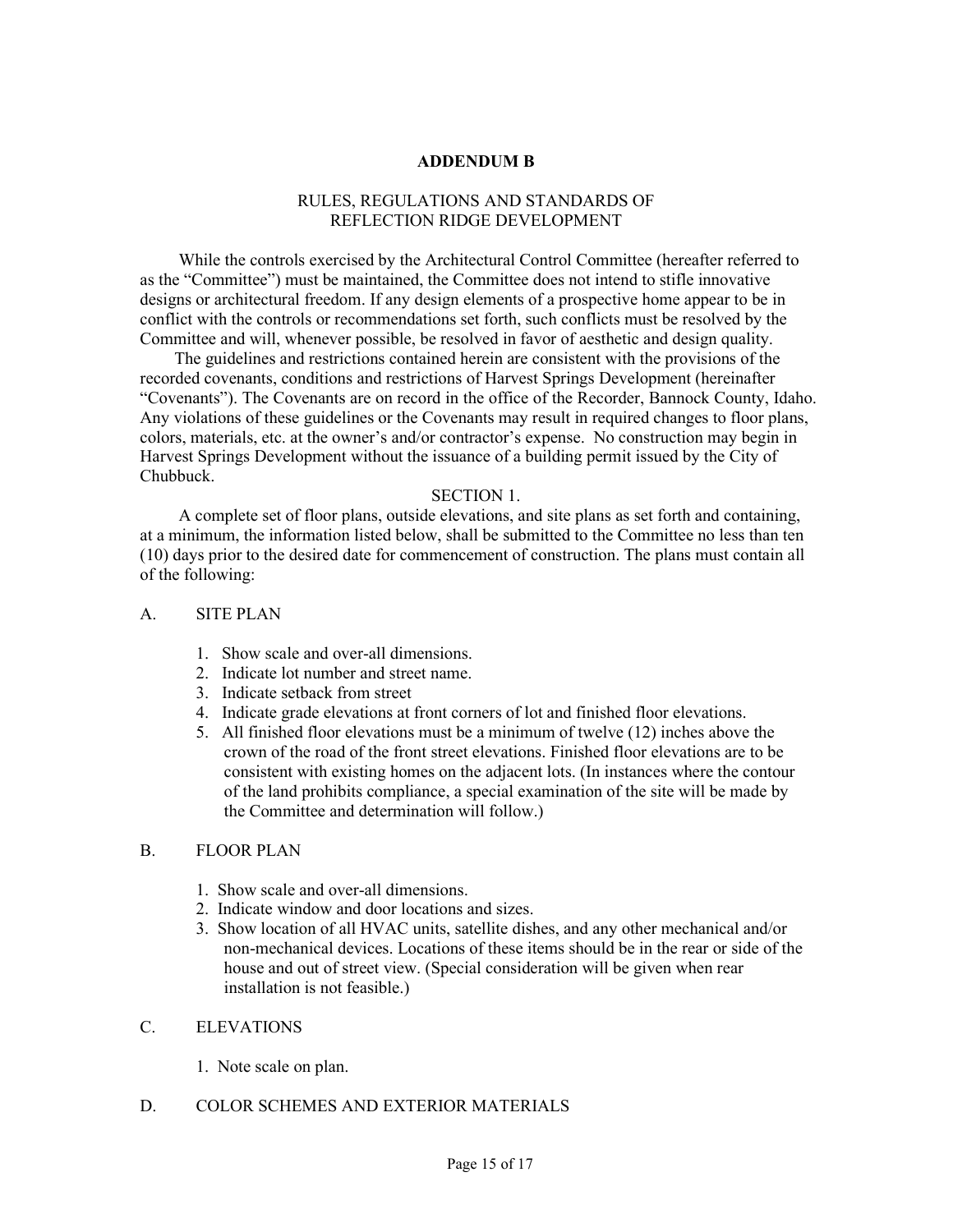- 1. Colors shall be consistent with neighboring colors. The Declarant and the Committee reserve the right to reject any scheme deemed to be inconsistent with the neighborhood.
- 2. The general design expressed in the front of the house must be covered in entirety by painted LP Smartside or Hardie siding, stone, brick or stucco, or a combination of such, or other materials as approved in writing by the Committee.
- 3. The remaining 3 sides of the home may use similar materials as the front of the home, or they may be covered in seamless metal siding or high grade vinyl siding.
- 4. Innovative designs used on the front of the house using other materials will be considered on an individual basis.

# E. CONSTRUCTION AND MATERIALS WHICH ARE NOT ACCEPTABLE

- 1. Log house.
- 2. Pre-manufactured houses.
- 3. Earth or berm houses.
- 4. Re-located houses.

# F. ACCEPTABLE ROOFING MATERIALS

1. Roofing materials must be asphalt shingle or concrete tile in a committee approved color.

# G. SIZE OF HOUSE, LANDSCAPING, AND SPECIAL RESTRICTIONS

See Design Book for House Size and Landscaping Guidelines

- 1. Campers, boats, pickups and other recreational and commercial vehicles must be kept in a garage or on a concrete (or other suitable material) pad at the side or in the rear of the house and screened from street view.
- 2. All fences shall be of approved materials. No chain link or wire fences will be allowed.

## SECTION 2.

# DURING THE COURSE OF CONSTRUCTION, OWNERS AND CONTRACTORS WILL COMPLY WITH THE FOLLOWING CONDITIONS AND AGREEMENTS.

A. Trash Receptacles and Debris Removal. Owners and contractors shall clean up all trash and debris at the end of each day. An approved trash receptacle must remain on the site at all times for this purpose to contain all lightweight materials or packaging. Trash receptacles must be emptied at least once a week (and more often if necessary) at an appropriate off-site facility.

B. Concrete Trucks. Concrete trucks may be washed out only on the lot being built upon and inside the construction area of such lot. No concrete trucks shall be washed out on any other lot within the Development. The owner and contractor are responsible for containing all washout to preclude this water from entering washes and contaminating tree roots.

C. Cleanliness. During the construction period, each construction site shall be kept neat and shall be properly policed to prevent it from becoming a public eyesore, or affecting other parcels or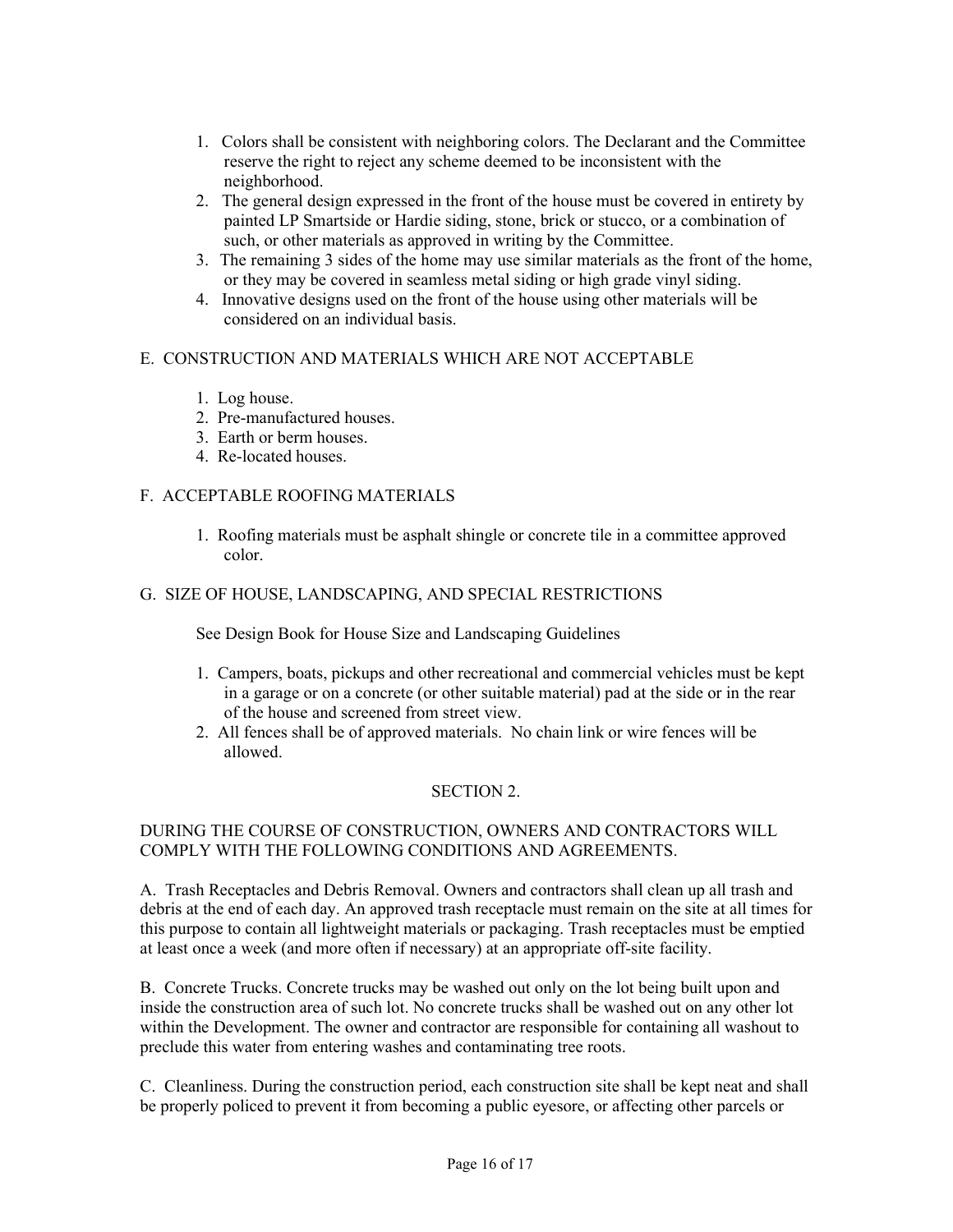any easement. Any cleanup costs incurred in enforcing these requirements shall be payable by the owner and contractor. Dirt, mud, or debris resulting from activity on each construction site shall be promptly removed.

D. Materials Storage. Construction materials shall be stored on the lot, only for such time as reasonably needed and in orderly array.

E. Sanitary Facilities. Each owner and contractor shall be responsible for providing adequate sanitary facilities for construction workers. Portable toilets must be provided.

F. Vehicles and Parking Areas. All construction vehicles shall be parked within the lot being built upon or on the public street.

G. Conservation of Native Landscape. The Committee shall have the right to protect major terrain features, rocks, or plants. Any trees or branches removed during construction must be promptly cleaned up and removed from the construction site.

H. Dust and Noise Control. The owner and contractor shall be responsible for controlling dust and noise from the construction site, including the removal of dirt and mud that is the result of construction activity on the site and the owner shall ensure that the contractor undertakes such responsibilities. The volume of stereos, radios or any equipment must be maintained at a LOW LEVEL that does not disturb the quiet peace and enjoyment of adjoining property owners or the surrounding neighborhood.

I. Material Deliveries. All building materials, equipment and machinery required to construct a residence must be delivered to and remain within the lot. This includes all building materials, earth moving equipment, trailers, generators, mixers, cranes, and any other equipment or machinery.

J. Firearms. Carrying any type of firearm on the Property by construction crews is prohibited.

K. Alcohol and Controlled Substances. The consumption of alcohol or use of any controlled substance on any construction site is prohibited.

L. Fires and Flammable Materials. Careless disposition of cigarettes and other flammable materials, as well as the build-up of potentially flammable materials constituting a fire hazard on the construction site, are prohibited.

M. Restoration of Property. Upon completion of construction, each owner and contractor shall clean his construction site and repair all property which has been damaged, including but not limited to, restoring natural contours, rocks, trees, and natural vegetation as approved or required by the Committee. Each owner and contractor involved with construction activities on any lot in the Development shall repair any damage to sidewalks, curbs, gutters, streets, culverts, drainage, pathways, or other Development improvements which was caused by construction, construction traffic, or other causes related to construction activities. The repair of such Development improvements shall be made as construction on the lot is completed and before the issuance of a certificate of occupancy by the City of Chubbuck.

N. Construction Signage. Temporary construction signs shall be limited to one sign per site not to exceed four (16) square feet of total surface area. The sign shall be free standing, not to exceed